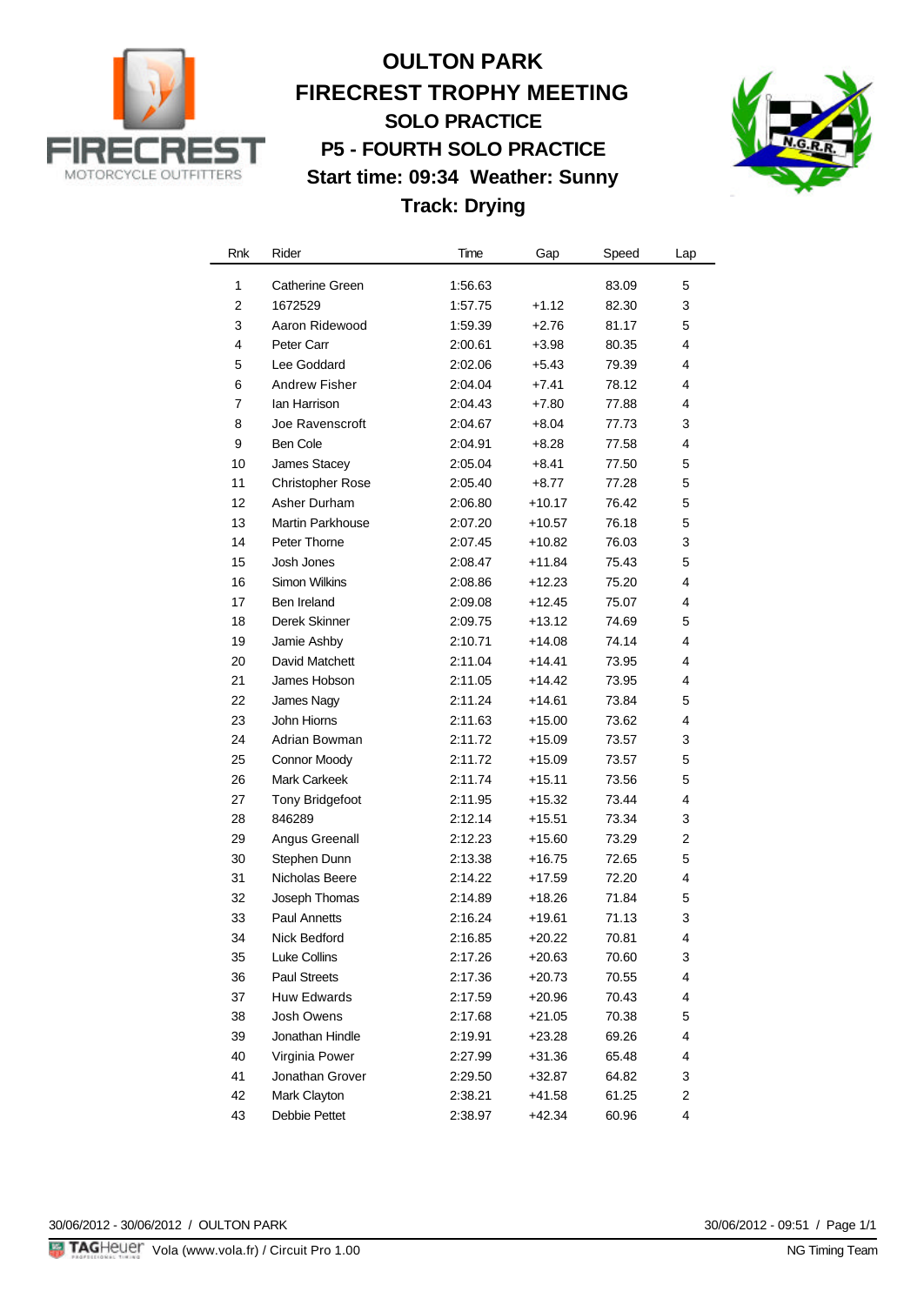

## **OULTON PARK FIRECREST TROPHY MEETING SOLO PRACTICE P6 - FIFTH SOLO PRACTICE LISTED IN ALPHABETICAL ORDER START TIME: 09:34**



| Time<br>Lap                               | Time<br>Lap                                    | Time<br>Lap                    |
|-------------------------------------------|------------------------------------------------|--------------------------------|
| 1246726                                   | Chris Wood                                     | <b>Mark Pask</b>               |
| <b>START</b><br>1                         | <b>START</b><br>1                              | <b>START</b><br>1              |
| $\overline{c}$<br>1:58.18                 |                                                |                                |
| 1361944                                   | Dale Thomas                                    | Mark Skinner                   |
| <b>START</b>                              | <b>START</b><br>$\mathbf{1}$<br>$\overline{2}$ | <b>START</b><br>$\mathbf{1}$   |
| $\mathbf{1}$<br>$\overline{2}$<br>1:59.17 | 2:04.10                                        |                                |
|                                           | Darrel Jones                                   | Martin T Jones<br><b>START</b> |
| 261353<br><b>START</b>                    | <b>START</b><br>$\mathbf{1}$                   | 1                              |
| $\mathbf{1}$                              |                                                | Matt Higginson                 |
| Adam Jeffery                              | Gary Woodington                                | <b>START</b>                   |
| <b>START</b>                              | <b>START</b><br>$\mathbf{1}$                   | $\mathbf{1}$                   |
| 1<br>$\overline{c}$<br>2:00.66            |                                                | Michael Blank                  |
|                                           | Jer Thomas<br><b>START</b>                     | <b>START</b><br>1              |
| <b>Barry Furber</b><br><b>START</b>       | $\mathbf{1}$                                   |                                |
| $\mathbf{1}$<br>$\overline{c}$<br>2:05.72 |                                                | Michael Hobbs                  |
|                                           | Jody Hayes<br><b>START</b>                     | <b>START</b><br>$\mathbf{1}$   |
| Ben Marsden                               | $\mathbf 1$                                    | $\overline{2}$<br>1:58.87      |
| <b>START</b><br>1                         | John Daly                                      | <b>Mick Goodings</b>           |
|                                           | <b>START</b><br>$\mathbf{1}$                   | <b>START</b><br>1              |
| <b>Chris Beverley</b><br><b>START</b>     |                                                |                                |
| $\mathbf{1}$                              | <b>Luke Collins</b>                            | Paul Dawson                    |
|                                           | <b>START</b><br>$\mathbf{1}$                   | <b>START</b><br>$\mathbf{1}$   |

30/06/2012 - 30/06/2012 / OULTON PARK 30/06/2012 - 09:53 / Page 1/2

NG Timing Team